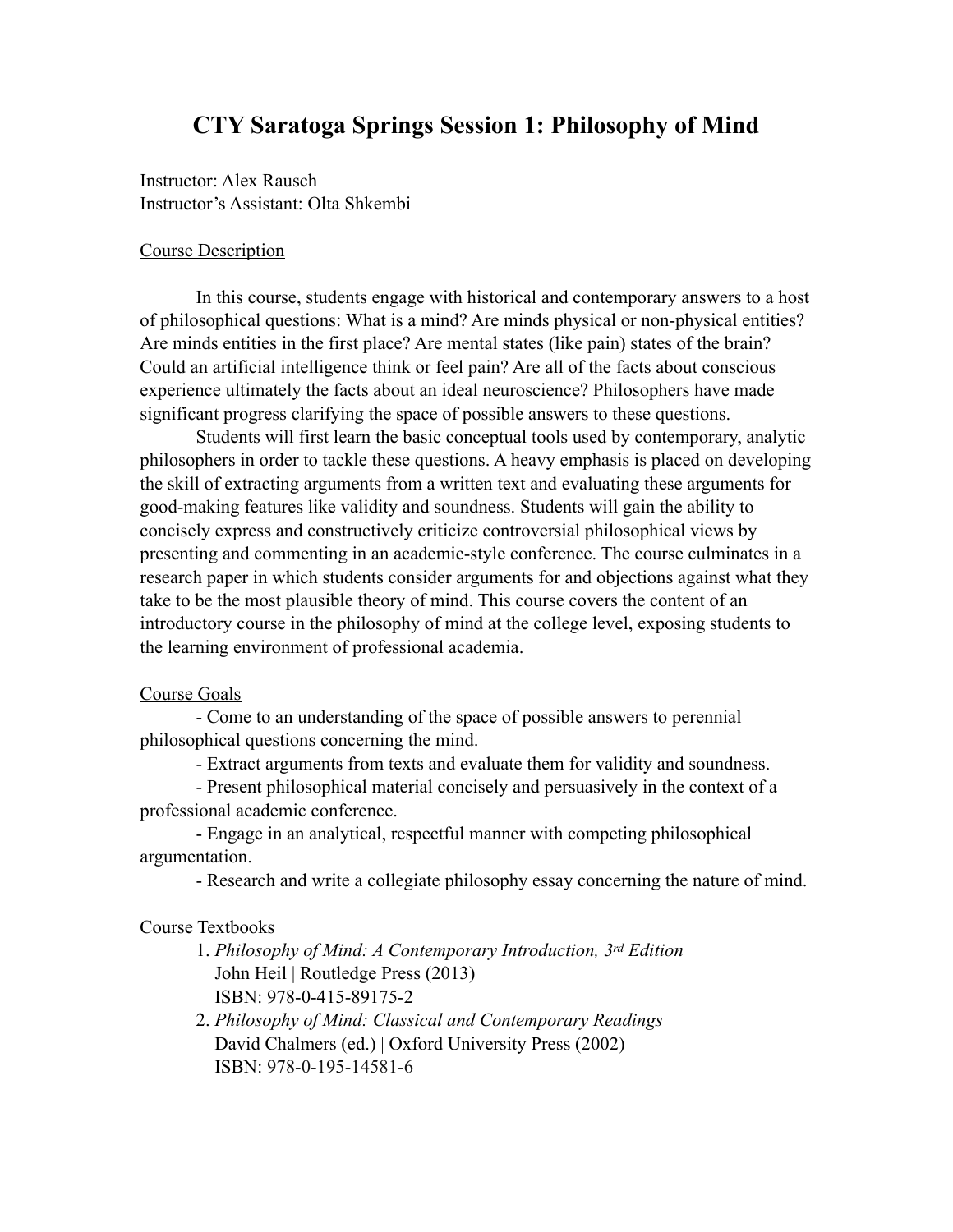## Course Materials

1. Notebook divided into thirds: **Notes**, **Definitions**, **Arguments**

2. Folder or notebook pocket for handouts, quizzes, etc.

| Week.Day | Morning (3 hrs)                                                                                                                                                                                                                                                                  | Afternoon (2 hrs)                                                                                                                                                                                  | Evening (2 hrs)                                                                                                         |
|----------|----------------------------------------------------------------------------------------------------------------------------------------------------------------------------------------------------------------------------------------------------------------------------------|----------------------------------------------------------------------------------------------------------------------------------------------------------------------------------------------------|-------------------------------------------------------------------------------------------------------------------------|
|          |                                                                                                                                                                                                                                                                                  |                                                                                                                                                                                                    |                                                                                                                         |
| 1.1      | Introductions & Ice-<br><b>Breaker</b><br>9:00-9:30<br>Community Agreement<br>9:30-9:45<br>Creating Affirmation<br>Cards<br>9:45-10:00<br>Introduction to Philosophy<br>10:00-10:30<br><b>Break</b><br>10:30-10:45<br>Toolkit: Arguments,<br>Validity & Soundness<br>10:45-12:00 | Worksheet #1 Group Work<br>$1:00-2:00$<br><b>Break</b><br>$2:00-2:15$<br>Toolkit: Necessary and<br><b>Sufficient Conditions</b><br>$2:15-3:00$                                                     | <b>Activities</b><br>1. Pre-Test<br>2. Introduction to<br><b>Argument Cards</b><br>Reading<br>1. <i>Heil</i> $$1.1-1.4$ |
| 1.2      | Affirmations & Quiz<br>9:00-9:20<br><b>Toolkit: Key Distinctions</b><br>9:20-10:30<br><b>Break</b><br>10:30-10:45<br>Group Reading &<br>Discussion:<br><b>Descartes' Meditations</b><br>(Chalmers $p. 10-20$ )<br>10:45-12:00                                                    | Lecture: Substance Dualism &<br>Descartes' Conceivability<br>Argument I<br>$1:00-2:00$<br><b>Break</b><br>$2:00-2:15$<br>Lecture cont'd<br>$2:15-3:00$                                             | Readings<br>1. Heil §2.1-2.4<br>2. Princess Elizabeth<br>Correspondence<br>3. van Inwagen<br>Excerpts                   |
| 1.3      | Affirmations & Quiz<br>$9:00-9:20$<br>Group Work on Argument<br>Cards<br>9:20-10:30<br><b>Break</b><br>10:30-10:45<br>Lecture: Arguments<br><b>Against Dualism</b><br>10:45-12:00                                                                                                | Group Reading & Discussion:<br>Varieties of Substance Dualism<br>$(Heil \S3.1-3.3, 3.6)$<br>$1:00-2:00$<br><b>Break</b><br>$2:00-2:15$<br>Short Writing #1: Your View<br>on Dualism<br>$2:15-3:00$ | Readings<br>1. Heil §3.4-3.5<br>2. Berkeley p.<br>$121 - 137$                                                           |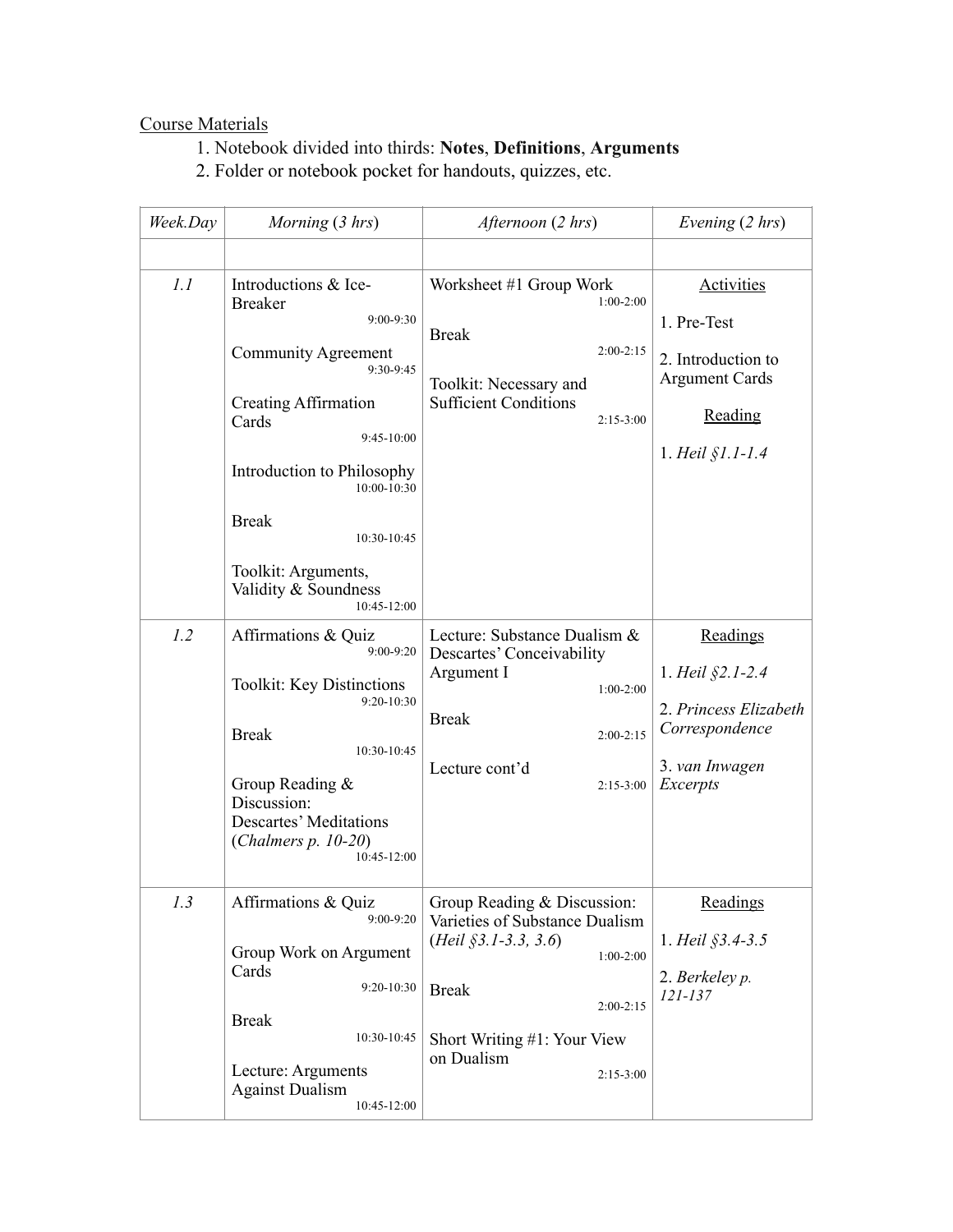| 1.4 | Affirmations & Quiz<br>9:00-9:20                                                   | Prepare for Argument<br>Presentation #1                   | Readings                                                              |
|-----|------------------------------------------------------------------------------------|-----------------------------------------------------------|-----------------------------------------------------------------------|
|     | Group Work on Argument<br>Cards<br>9:20-10:30                                      | $1:00-2:00$<br><b>Break</b><br>$2:00-2:15$                | 1. Descartes<br>Meditation I<br>2. Moore Defense of                   |
|     | <b>Break</b><br>10:30-10:45                                                        | Preparation cont'd<br>$2:15-3:00$                         | Common Sense                                                          |
|     | Group Reading $\&$<br>Discussion: Idealism<br>(Berkeley p. 137-156)<br>10:45-12:00 |                                                           | 3. Gettier Is Justified<br>True Belief<br>Knowledge?                  |
| 1.5 | Affirmation & Quiz<br>9:00-9:20                                                    | Argument Presentations #1<br>$1:00-2:00$                  |                                                                       |
|     | Epistemology Lecture:<br>Cartesian Skepticism,<br>Moorean Shift,                   | <b>Break</b><br>$2:00-2:15$<br>Argument Presentations #1  | No session                                                            |
|     | Conceptual Analysis, &<br><b>Gettier Cases</b><br>9:20-10:30                       | cont'd<br>$2:15-3:00$                                     |                                                                       |
|     | <b>Break</b><br>10:30-10:45                                                        |                                                           |                                                                       |
|     | Preparation for Argument<br>Presentation #1<br>$10:45-12:00$                       |                                                           |                                                                       |
| 2.1 | <b>Update Affirmations</b><br>$9:00-9:10$                                          | <b>Behaviorism Skits</b><br>$1:00-1:45$                   | Readings                                                              |
|     | Group Reading $\&$<br>Discussion: Category<br>Mistakes & Behaviorism               | <b>Break</b><br>$1:45-2:00$                               | 1. Chalmers $p. 60-62$<br>(stop at "Objection<br>1")                  |
|     | (Chalmers p. 32-35,<br>$37 - 38$<br>$(Heil \, $4.5-4.7)$                           | Lecture: Psychological<br>Theories of Mind<br>$2:00-3:00$ | 2. Heil §5.1-5.2, 5.5,<br>$5.7 - 5.12$                                |
|     | (Chalmers p. 48-50, from<br>"To sum up:" to end of<br>section)<br>$9:10-10:30$     |                                                           | (If done, continue<br>reading the<br>Chalmers after<br>"Objection 1") |
|     | <b>Break</b><br>10:30-10:45                                                        |                                                           |                                                                       |
|     | Behaviorism Skit<br>Preparation<br>10:45-12:00                                     |                                                           |                                                                       |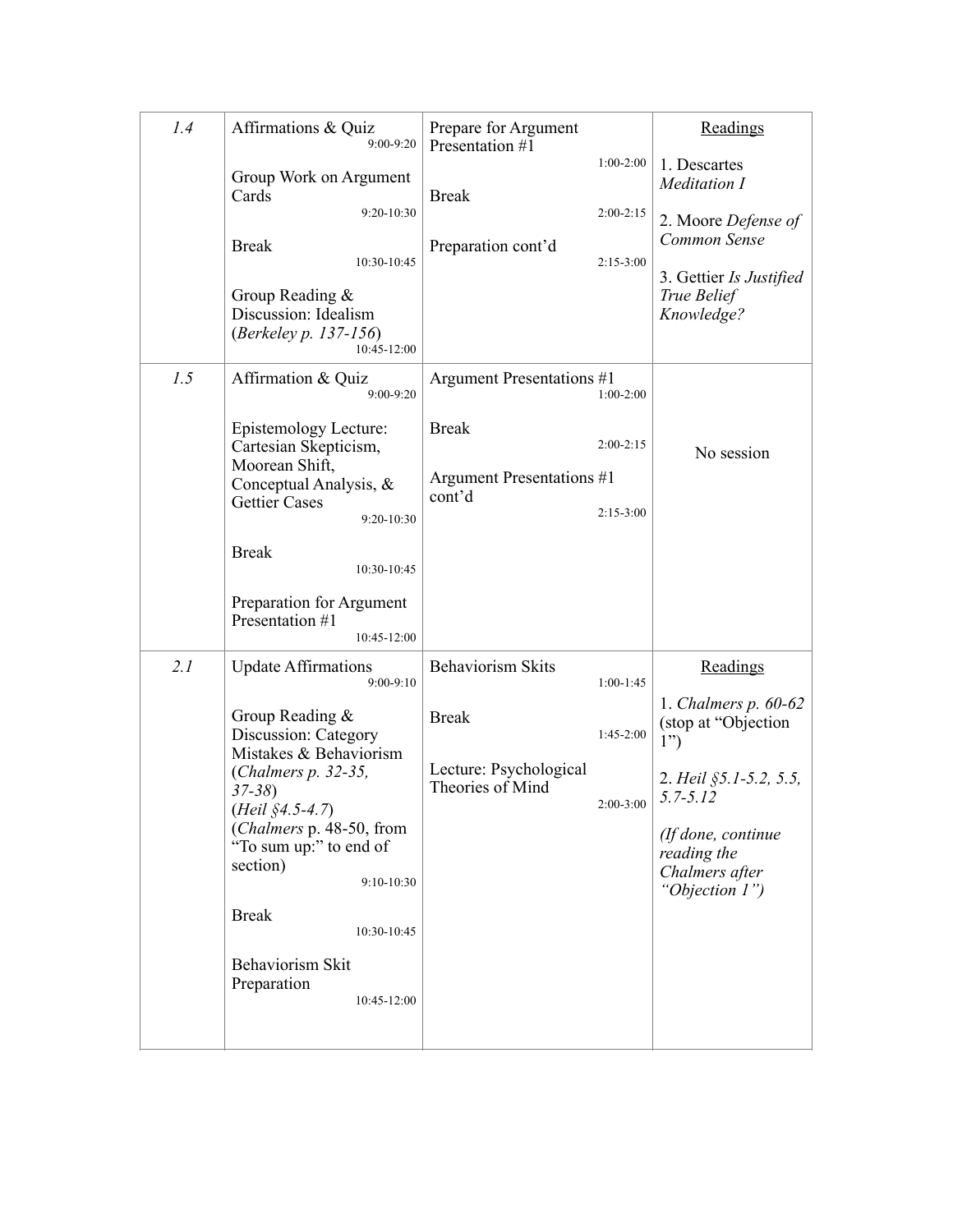| 2.2 | Affirmations & Quiz<br>$9:00 - 9:20$<br>Lecture: Identity Theory<br>9:20-10:30<br><b>Break</b><br>10:30-10:45<br>Group Worksheet on<br>Objections & Replies in $J$ .<br>J. Smart<br>10:45-12:00                                                                                                                                                     | Lecture: Inorganic Minds,<br>Multiple Realizability, and<br>Introduction to Functionalism<br>$1:00-2:00$<br><b>Break</b><br>$2:00-2:15$<br>Lecture cont'd<br>(or begin group reading and<br>discussion of <i>Heil Ch.</i> $6)$<br>$2:15-3:00$ | Readings<br>1. Chalmers $p. 81-84$<br>(start at "The<br>Concept of a Mental<br>State" and stop at<br>"The living cell is a<br>case in point.")<br>2. Chalmers p. 76,<br>$$III$ only<br>3. Heil $§6.1-6.2, 6.4,$<br>$6.6 - 6.11$ |
|-----|-----------------------------------------------------------------------------------------------------------------------------------------------------------------------------------------------------------------------------------------------------------------------------------------------------------------------------------------------------|-----------------------------------------------------------------------------------------------------------------------------------------------------------------------------------------------------------------------------------------------|---------------------------------------------------------------------------------------------------------------------------------------------------------------------------------------------------------------------------------|
| 2.3 | Affirmations & Quiz<br>$9:00 - 9:20$<br>Lecture and Argument<br>Cards: Finishing up<br>Functionalism<br>9:20-10:30<br><b>Break</b><br>10:30-10:45<br>Lecture: What are Turing<br>Machines?<br>(students begin designing<br>Turing Machines)<br>$10:45-12:00$                                                                                        | Activity: Computer Lab<br><b>Building Turing Machines</b><br>(http://morphett.info/turing/turing.html)                                                                                                                                        | Readings<br>1. Chalmers p.<br>669-675<br>2. Heil §7.1-7.5,<br>7.10                                                                                                                                                              |
| 2.4 | Affirmations and Quiz<br>9:00-9:20<br>Group Work on Argument<br>Cards & Group Reading:<br>Turing Computing<br>Machinery and<br>Intelligence Parts I and II<br>9:20-10:30<br><b>Break</b><br>10:30-10:45<br>Lecture: Artificial<br>Intelligence, Turing Test,<br>& Chinese Room<br>Argument<br>(if time allows: chatbox)<br>activity)<br>10:45-12:00 | Prepare for Argument<br>Presentation #2<br>$1:00-2:00$<br><b>Break</b><br>$2:00 - 2:15$<br>Preparation cont'd<br>$2:15-3:00$                                                                                                                  | Readings<br>1. Heil ch. $9.1$ (only<br>first two<br>paragraphs), 9.2<br>(skip paragraphs 5<br>and 6), 9.3, 9.4, 9.6<br>2. Chalmers p.<br>568-579                                                                                |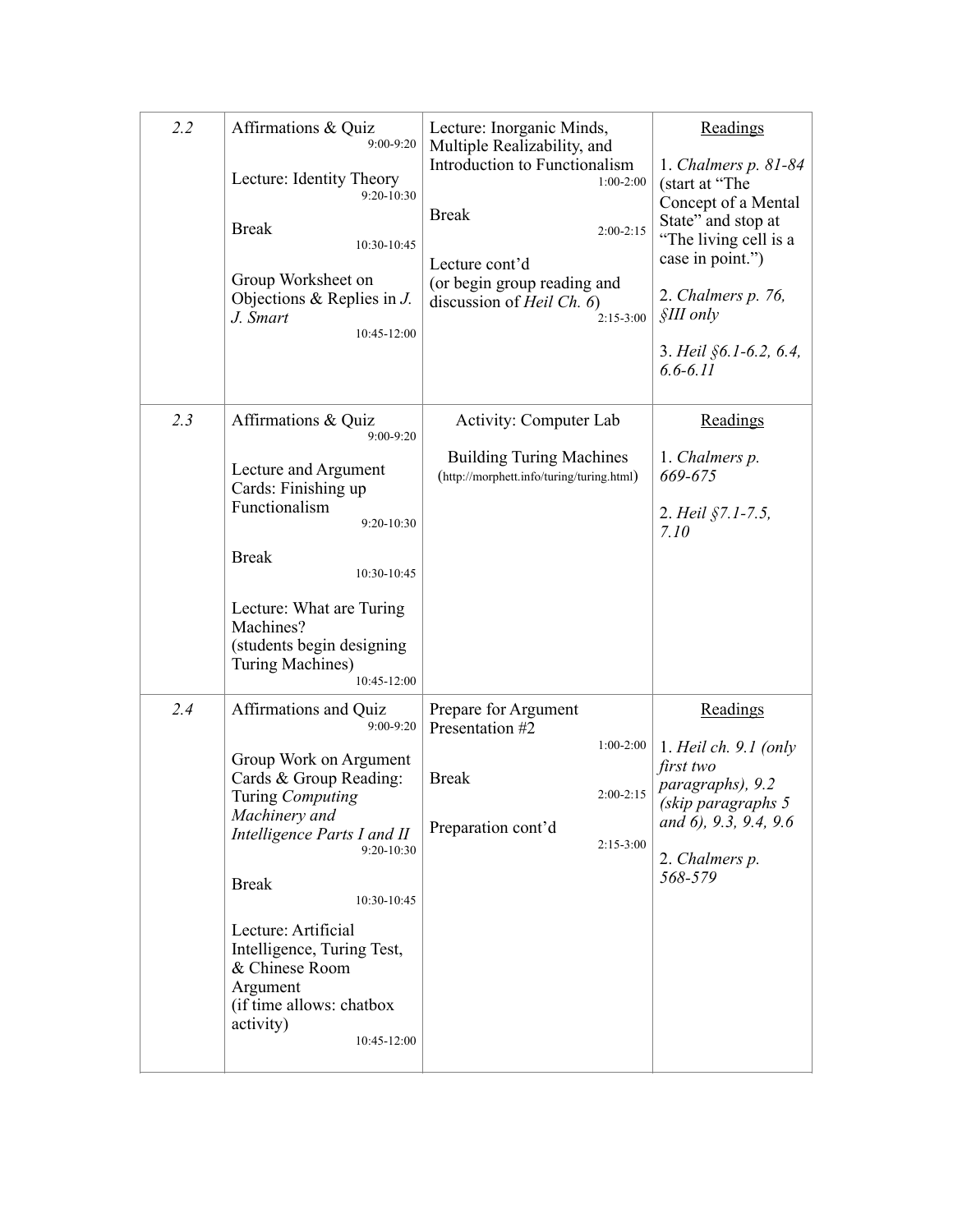| 2.5 | Affirmations & Quiz<br>$9:00-9:10$<br>Lecture: Split-Brains and<br>Eliminativism<br>(or, catch-up lecture)<br>9:10-10:30<br><b>Break</b><br>10:30-10:45<br>Preparation for Argument<br>Presentation #2<br>$10:45-12:00$                     | Argument Presentations #2<br>$1:00-2:00$<br><b>Break</b><br>$2:00-2:15$<br>Argument Presentations #2<br>cont'd<br>$2:15-3:00$                                                                                                    | No session                                                                           |
|-----|---------------------------------------------------------------------------------------------------------------------------------------------------------------------------------------------------------------------------------------------|----------------------------------------------------------------------------------------------------------------------------------------------------------------------------------------------------------------------------------|--------------------------------------------------------------------------------------|
| 3.1 | <b>Update Affirmations</b><br>$9:00-9:10$<br>Lecture: Free Will vs.<br>Determinism<br>$9:10-10:30$<br><b>Break</b><br>10:30-10:45<br>Group Reading and<br>Discussion: the<br>Knowledge Argument<br>(Chalmers p. 273-278)<br>$10:45 - 12:00$ | Lecture: Problems for<br>Materialism<br>$1:00-2:00$<br><b>Break</b><br>$2:00 - 2:15$<br>Search through Chalmers to<br>find reading for research paper.<br>Clear research paper topic with<br>instructional staff.<br>$2:15-3:00$ | <b>Activity</b><br>1. Begin reading and<br>taking notes for final<br>research paper. |
| 3.2 | Lecture: Sorites' Series<br>(or, catch-up lecture)<br>$9:05 - 10:30$<br><b>Break</b><br>10:30-10:45<br>Finish reading and note-<br>taking for research paper.<br>Begin outlining research<br>paper.<br>10:45-12:00                          | Group Reading and<br>Discussion: What it's like to be<br>a Bat<br>( <i>Chalmers p. 219-225</i> )<br>$1:00-2:00$<br><b>Break</b><br>$2:00-2:15$<br>Complete outline for research<br>paper.<br>$2:15-3:00$                         | <b>Activity</b><br>1. Write rough draft<br>of research paper.                        |
| 3.3 | Lecture: intentionality,<br>propositions, propositional<br>attitudes<br>9:05-10:30<br><b>Break</b><br>10:30-10:45<br>Presentation of<br>instructional staff research<br>project(s)<br>$10:45 - 12:00$                                       | Peer review worksheet for<br>research paper<br>$1:00-2:00$<br><b>Break</b><br>$2:00-2:15$<br>Paper revisions and planning<br>final version of research paper<br>$2:15-3:00$                                                      | <b>Activity</b><br>1. Write and submit<br>final draft of<br>research paper.          |